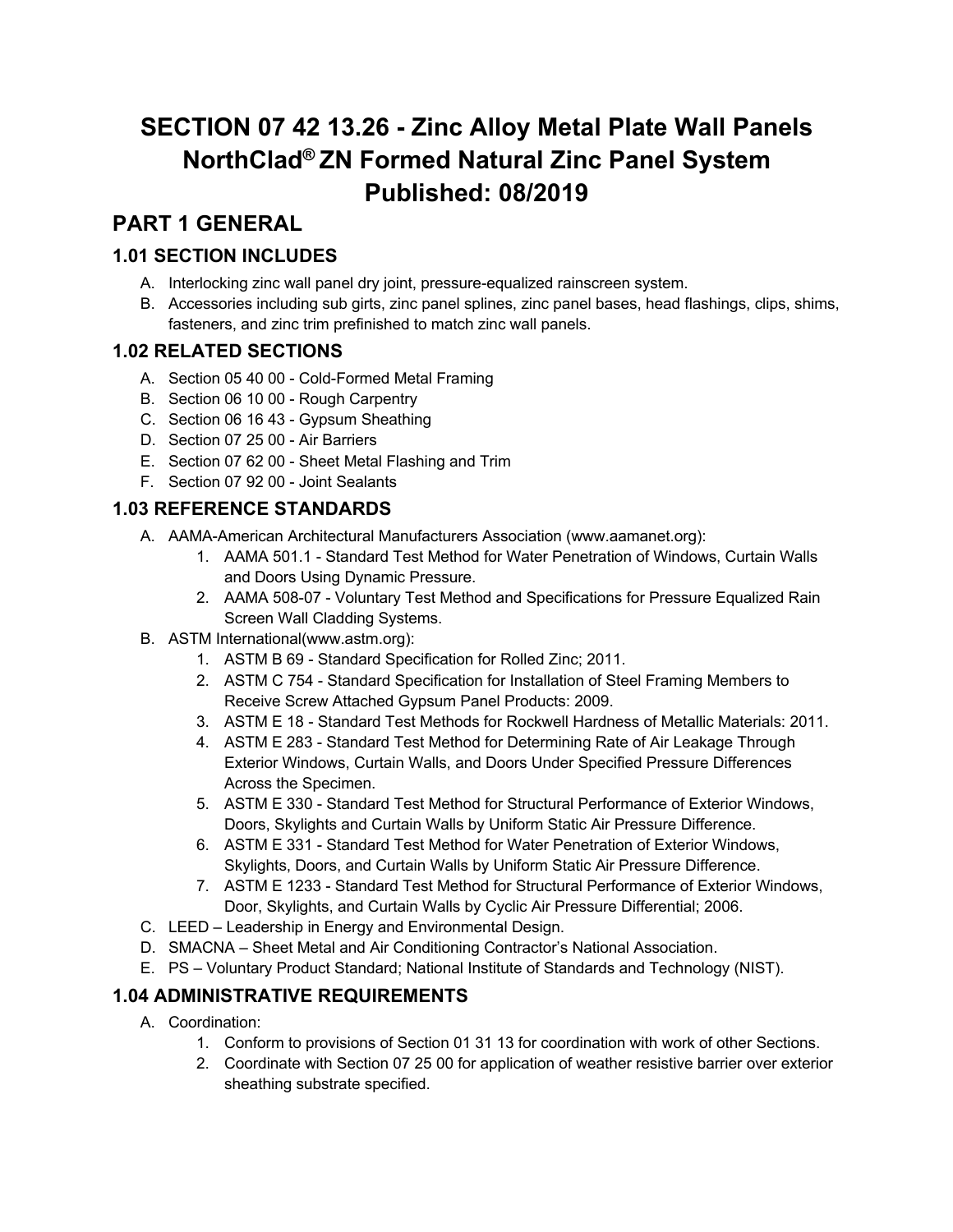- 3. Conform to provisions of Section 06 16 43 following installation of sub girt system as required to seal and make a continuous air barrier.
- 4. Preconstruction Meeting:
	- a. Conform to provisions of Section 01 31 19.
	- b. Attendees: Architect, Installer, Structural Support Installer, Installers whose work interfaces with or affects wall panels.
	- c. Review and finalize construction schedule.
	- d. Verify availability of materials, Installer's personnel, equipment, and facilities needed to make progress and avoid delays.
	- e. Review methods and procedures related to zinc metal panel installation, including manufacturer's written instructions.
	- f. Examine support conditions for compliance with requirements, including alignment between and attachment to the structural members.
	- g. Review flashings, special details, wall penetrations, openings, and condition of other construction that will affect zinc wall panels.
	- h. Review governing regulations and requirements for insurance, certificates, tests, and inspections as applicable.
	- i. Review temporary protection requirements for zinc wall panel assembly during and after installation.
	- j. Review wall panel observation and repair procedures after zinc wall panel installation.
- 5. Meeting Time: Minimum 3 weeks prior to commencement of work covered by this Section and related work affecting work covered by this Section.
- 6. Location: Project Site.

# **1.05 DESIGN REQUIREMENTS**

- A. Components: Designed and manufactured to withstand dead and live loads caused by positive and negative wind pressure acting normally to plane of zinc wall panels in accordance with International Building Code, Chapter 16.
	- 1. Wall Panel Deflection: L/180.
	- 2. Perimeter Framing Deflection: L/180.
	- 3. Thermal Movement: Design system to accommodate vertical and horizontal thermal movement of components without causing excessive stress on fasteners when subjected to recurring temperature variations.
	- 4. Drainage: Design for positive drainage of water leakage and condensation to exterior of wall panel system.

# **1.06 PERFORMANCE REQUIREMENTS**

- A. Provide following testing documentation. Testing documentation must be current and meet or exceed specified design and performance requirements, and documented and certified by an independent testing agency acceptable to Architect and applicable building code jurisdiction.
	- 1. Air Infiltration: Maximum of 0.117 cubic feet per minute per square foot of wall area at
	- 2. 1.57 pounds per square foot in accordance with ASTM E 283 in compliance with AAMA 508 criteria.
	- 3. Structural Performance: Permanent deformation not to exceed L/175 in accordance with ASTM E 330 in compliance with AAMA 508 criteria.
	- 4. Water Penetration:
		- a. No unrestrained water penetration under a static pressure differential of 6.24 pounds per square foot in accordance with ASTM E 331.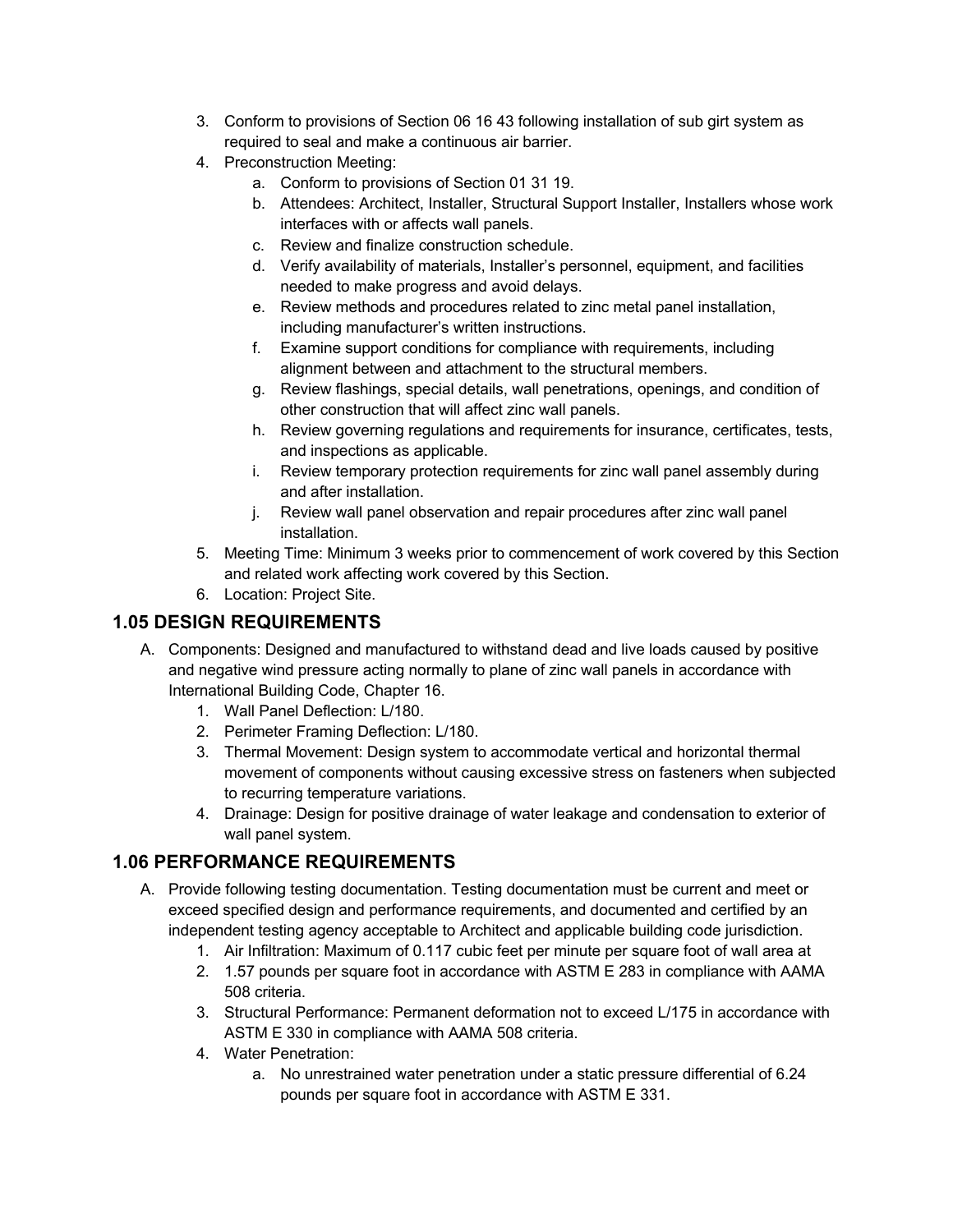- b. Water penetration not to exceed 3.2 square feet at 6.24 pounds per square foot in accordance with AAMA 501.1.
- c. No streaming water or droplets/mist on more than 5% of weather resistive barrier in accordance with AAMA 508-07.
- 5. Pressure Equalized Rainscreen Performance:
	- a. Pressure cycling not to exceed 0.08 seconds (100 cycles at 25.00 pounds per square foot) in accordance with ASTM E 1233.
- 6. Meet or exceed specified design and performance requirements.

### **1.07 SUBMITTALS**

- A. Submit under provisions of Section 01 33 00.
	- 1. LEED Credits: Conform to Section 01 81 13 for documentation of LEED Credits contributing to certification of Project under requirements of USGBC LEED-NC 2.2 Green Building Rating System for Sustainable Building.
	- 2. Buy American Act Certification: Submit documentation certifying that products comply with provisions of the Buy American Act 41 U.S.C. 10a-10d.
	- 3. Product Test Reports:
		- a. Indicate compliance of products with requirements of this Section.
		- b. Provide report documentation certified by a qualified, independent testing agency.
	- 4. Shop Drawings:
		- a. Provide details at a minimum scale of 1½ inch per foot.
	- 5. Product Data:
		- a. Provide manufacturer's technical data, installation instructions, standard detail drawings specific to this project, and accessory data showing conformance with specified requirements.
		- b. Provide data for fasteners including clips and fastener types.
		- c. Indicate provisions for thermal expansion and contraction.
	- 6. Product Samples: Provide 2-inch by 3-inch samples for each specified finish.
	- 7. Sample Warranty: Meet or exceed provisions specified by this Section.

#### **1.08 QUALITY ASSURANCE**

- A. Manufacturer Qualifications:
	- 1. Minimum of 10 years' experience in fabricating and supplying metal wall panel systems.
	- 2. Provide review and approval of shop drawings showing conditions differing from panel manufacturer's standard details prior to installation.
- B. Installer Qualifications:
	- 1. Minimum 7 years' experience installing commercial metal wall panel systems.
	- 2. Employ job-site foreman, with minimum of 3 years' experience supervising installation of metal wall panel work of this section.
	- 3. Foreman: Continuously on site for duration of work of this section for this project.
- C. Single Source Responsibility:
	- 1. Provide system and components for this Section under responsibility of single metal wall panel manufacturer.

#### **1.09 WARRANTY**

- A. Provide Warranties under provisions of Section 01 78 36.
	- 1. Material Warranty: Provide zinc material manufacturer warranty, agreeing to replace defective materials for a period of 5 years.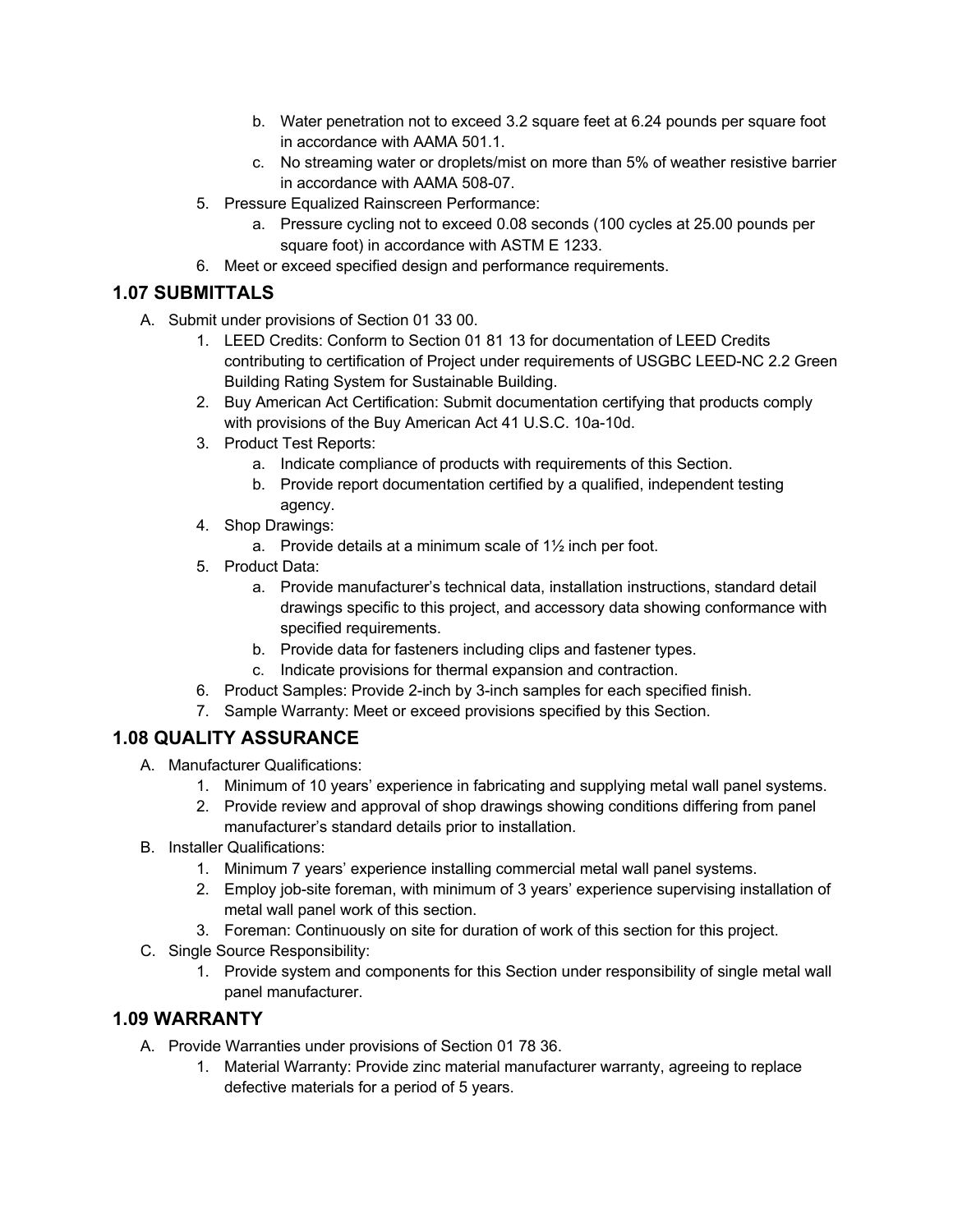- 2. Finish Warranty: Provide zinc finish warranty agreeing to replace defective materials for a period of 20 years.
- 3. Contractor: 5-year labor warranty for panel installation, including, flashings, sealants, fasteners, and accessories to remain weatherproof.

# **1.10 DELIVERY, STORAGE, AND HANDLING**

- A. Deliver components, sheets, zinc wall panels, and other manufactured items to prevent damage or deformity.
	- 1. Package zinc wall panels for protection during transportation and handling.
	- 2. Unload, store, and erect zinc wall panels in a manner to prevent bending, warping, twisting, and surface damage.
	- 3. Store zinc wall panels vertically and cover with suitable weather tight and ventilated covering. Store zinc wall panels to ensure dryness, with positive slope for drainage of water. Do not store zinc wall panels in contact with other materials that may cause staining, denting, or other surface damage. Do not allow storage space to exceed 120 degrees Fahrenheit.

# **Part 2 PRODUCTS**

# **2.1 SYSTEMS**

A. Interlocking zinc wall panel dry joint, pressure-equalized rainscreen system: Install over substrate system.

# **2.2 MANUFACTURERS**

- A. Subject to compliance with requirements, provide products manufactured by NorthClad® Rainscreen Solutions, 11831 Beverly Park Rd, Bldg. C, Everett, WA 98204, telephone (425) 740- 3702, email: dkillian@northclad.com, website: www.northclad.com.
	- 1. NorthClad® Zn: Zinc NorthClad® Zn Series wall panel system.
	- 2. Submit alternate tested systems by other manufacturers/fabricators to architect not less than 30 days prior to bid.

# **2.3 ZINC PANEL MATERIALS**

- A. Zinc material suppliers: Jarden Architectural Zinc Products, Rheinzink America, elZinc
- B. Zinc Alloy Plate: Alloy and temper as recommended by manufacturer for application, Architectural Rolled Zinc, Type 1-Cut from Strip, in accordance with ASTM B 69 and manufacturers performance requirements.
	- 1. Thickness: .8mm, 1mm, 1.5mm, 2mm.
	- 2. Tensile Strength: Range of 14 to 38 ksi; ASTM B 69.
	- 3. Hardness: Range of 54 to 74; in accordance with Rockwell tester for 15T scale; ASTM E 18.

Specifier Note: Panel depth may be specified in range from 1-1/4 to 3 inches; provide information in compliance with project requirements.

- C. Panel Depth: 1¼ Inch Nominal.
- D. Panel Size: As indicated on Drawings and as Material Allows.
- E. Panel Joints: ½-inch reveal Horizontal and Vertical.
- F. Color: Varies by zinc supplier. Zinc is a natural metal. Expect slight color variations.

# **2.4 FABRICATION**

- A. Tolerances: Panel bow not to exceed L/175 panel dimension in width and length.
- B. Allow for field adjustments as recommended by the manufacturer where final dimensions cannot be established by field measurement prior to panel fabrication.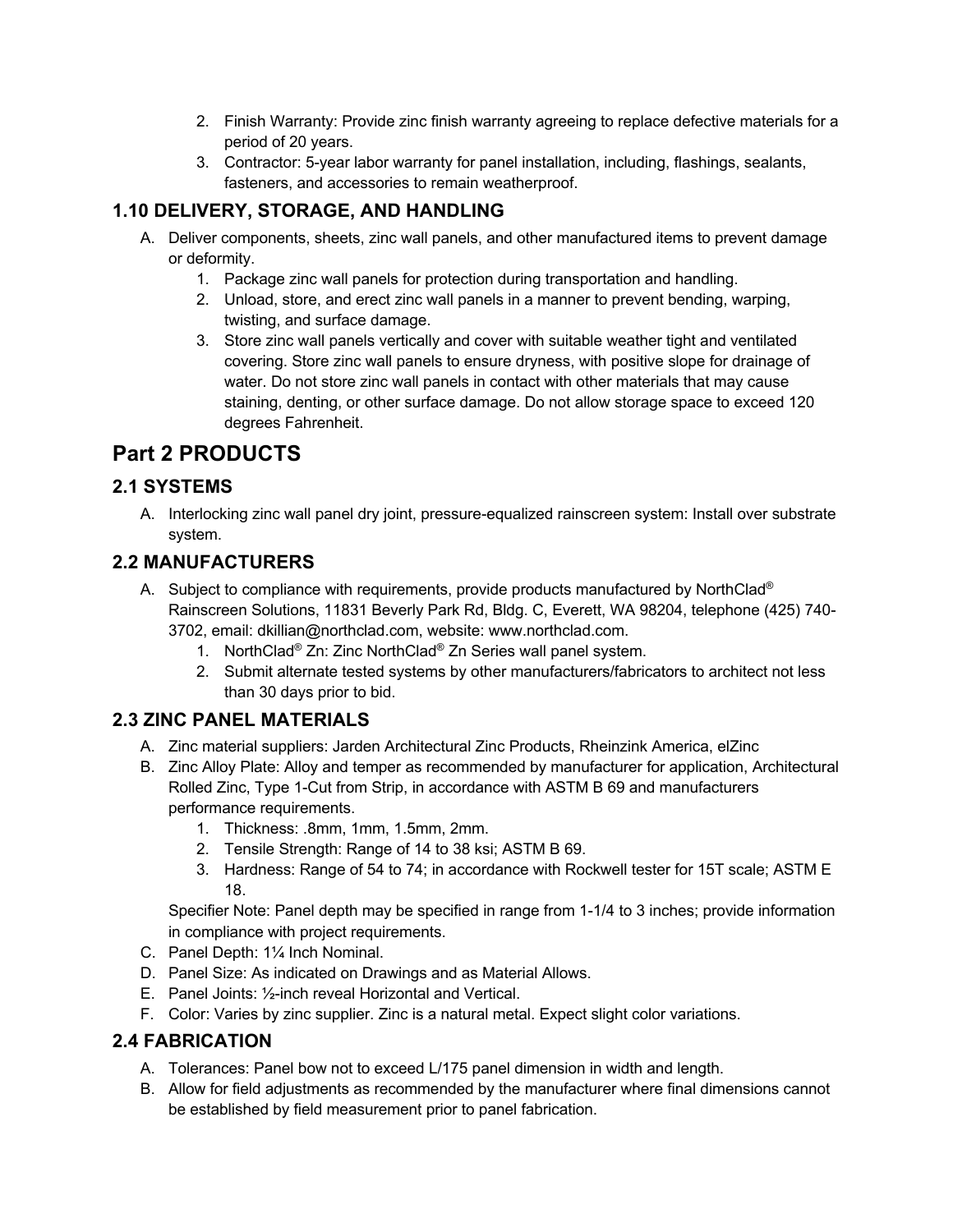- C. Expansion/Contraction: Engineer panels to permit expansion and contraction.
- D. Strippable Protective Film: Factory applied for protection of weather face finish and removed upon completion of the panel installation. Failure to remove the film may lead to over- exposure and damage to the panel.

### **2.5 FASTENERS**

- A. Installer supplied fasteners and clips tested to meet provisions of this section, as approved by engineer of record.
- B. Concealed Sheet Metal Fasteners: Self-drilling, self-tapping, non-corrosive fasteners.
- C. Fastener Lengths: Penetrate framing and subgirts, and other framing systems in accordance with the fastener manufacturer's recommendations.

#### **2.6 SYSTEM COMPONENTS**

- A. Subgirts:
	- 1. Provide G90 galvanized steel of gauge and spacing required to comply with metal wall panel system's structural requirements as recommended by the panel manufacturer and engineer of record in accordance with approved shop drawings.
	- 2. To avoid galvanic reaction, separate dissimilar materials.

#### **2.7 FLASHINGS**

- A. Metal Flashing, Fascias, and Trim:
	- 1. Material, color, and finish to match adjacent wall panels.
	- 2. Conform to provisions of Section 07 60 00.
- B. Cutting and Fitting:
	- 1. Make all cuts neat, square, and true.
	- 2. Saw-cut panels, de-burr edges, and clean filings from adjacent surfaces.

#### **2.8 WEATHER BARRIERS**

- A. Provide Climate Specific Weather Barrier with Performance Characteristics for Air Penetration, Water Vapor Transmission and Water Penetration Resistance.
- B. Refer to Section 07 25 00 for Requirements.

# **Part 3 EXECUTION**

#### **3.1 EXAMINATION**

- A. Installer to verify conditions are satisfactory to receive work of this Section before beginning.
	- 1. Verify substrate installation is complete, flat, and true to plane.
	- 2. Verify that structural wall panel support members and anchorages have been installed within alignment tolerances required by wall panel manufacturer.
	- 3. Verify that weather barrier has been installed to prevent air or water penetration.
	- 4. Verify that rough in for components and systems penetrating wall panels are coordinated with actual wall panel joint locations prior to installation.
- B. Proceed with installation only after unsatisfactory conditions have been corrected.

#### **3.2 PREPARATION**

- A. Field Measurements: Verify dimensions prior to fabrication of metal panels and flashings.
	- 1. Protect surrounding areas and surfaces to preclude damage during work of this Section.
	- 2. Lay out work before beginning installation as necessary for true, plumb, and aligned panel installations.
	- 3. Verify locations of joints and panel lengths.

#### **3.3 INSTALLATION**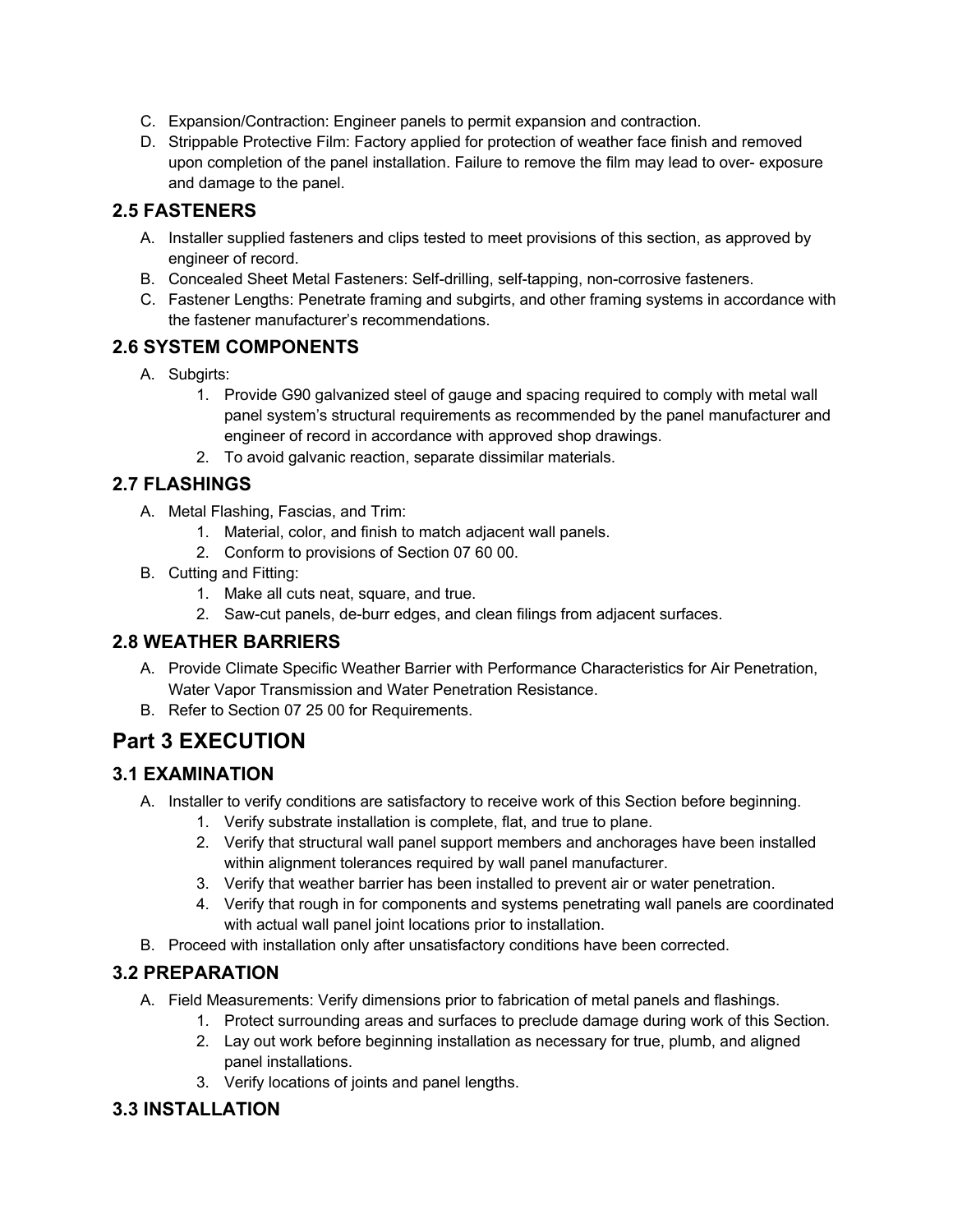- A. Conform to manufacturer's instructions and provisions of Contract Documents.
- B. Wall Panels consist of single sheets of metal formed with interlocking gutter and drainage system integral to the panel with a single horizontal attachment for dry joint rainscreen assembly.
- C. Attach Wall Panels using progressive interlocking method, engaging bottom of panel to top of previous panel, working bottom up and left to right.
- D. Install Wall Panels as indicated on Shop Drawings.
- E. Install Wall Panels and other components for this Work securely in place, with proper anchorage.
- F. Install Wall Panels to allow thermal movement.
- G. Plumb substrates and install shims as necessary for installation of Wall Panels.
- H. Flashing and Trim: Comply with performance requirements, manufacturer's guidelines, and SMACNA – Architectural Sheet Metal Manual.
	- 1. Provide concealed fasteners where possible, and set true to line and level.
	- 2. Install work with laps, joints and seams that will be permanently watertight and weather resistant.
	- 3. Install flashing and trim as wall panel Work proceeds.
- I. Install escutcheons for pipe and conduit penetrating exterior walls.
- J. Metal Protection: Separate dissimilar metals.
- K. Install attachment system to support wall panels and a complete wall system, including sub-girts, flashing and trim.
	- 1. Do not apply sealant to joints, unless noted otherwise on Shop Drawings.
	- 2. Install starter at base course, fenestration heads and cut panel locations.
- L. Install accessories using proper anchorage to building and weather tight mounting, providing for thermal movement. Coordinate installation with flashings and other components.
	- 1. Install components required for a complete Wall Panel assembly including flashing, trim, coping and other accessories.
- M. Weather Barrier: Install weather barrier over substrate and behind Wall Panels in accordance with the requirements of Section 07 25 00.

#### **3.4 TOLERANCES**

A. Shim and align Wall Panels with installed tolerances of ¼ inch in 15 feet, non-cumulative, level, plumb and on location lines.

#### **3.5 FIELD QUALITY CONTROL**

- A. Installer Field Services:
	- 1. Correct identified defects and irregularities.
	- 2. Replace damaged, soiled, or discolored panels.

#### **3.6 PROTECTION**

- A. Take measures to protect metal panel installations from construction activities for duration of Project.
	- 1. Do not permit activities that may result in gouging, scratching, or denting metal panels and flashing.
	- 2. Provide protection of Wall Panels, as necessary, from chemicals that may cause harm, during the cleaning of adjacent materials.
	- 3. Replace Wall Panels damaged or deteriorated beyond repair.

#### **3.7 CLEANING**

A. Upon completion of Wall Panel installation, clean finished surfaces as recommended by Wall Panel manufacturer.